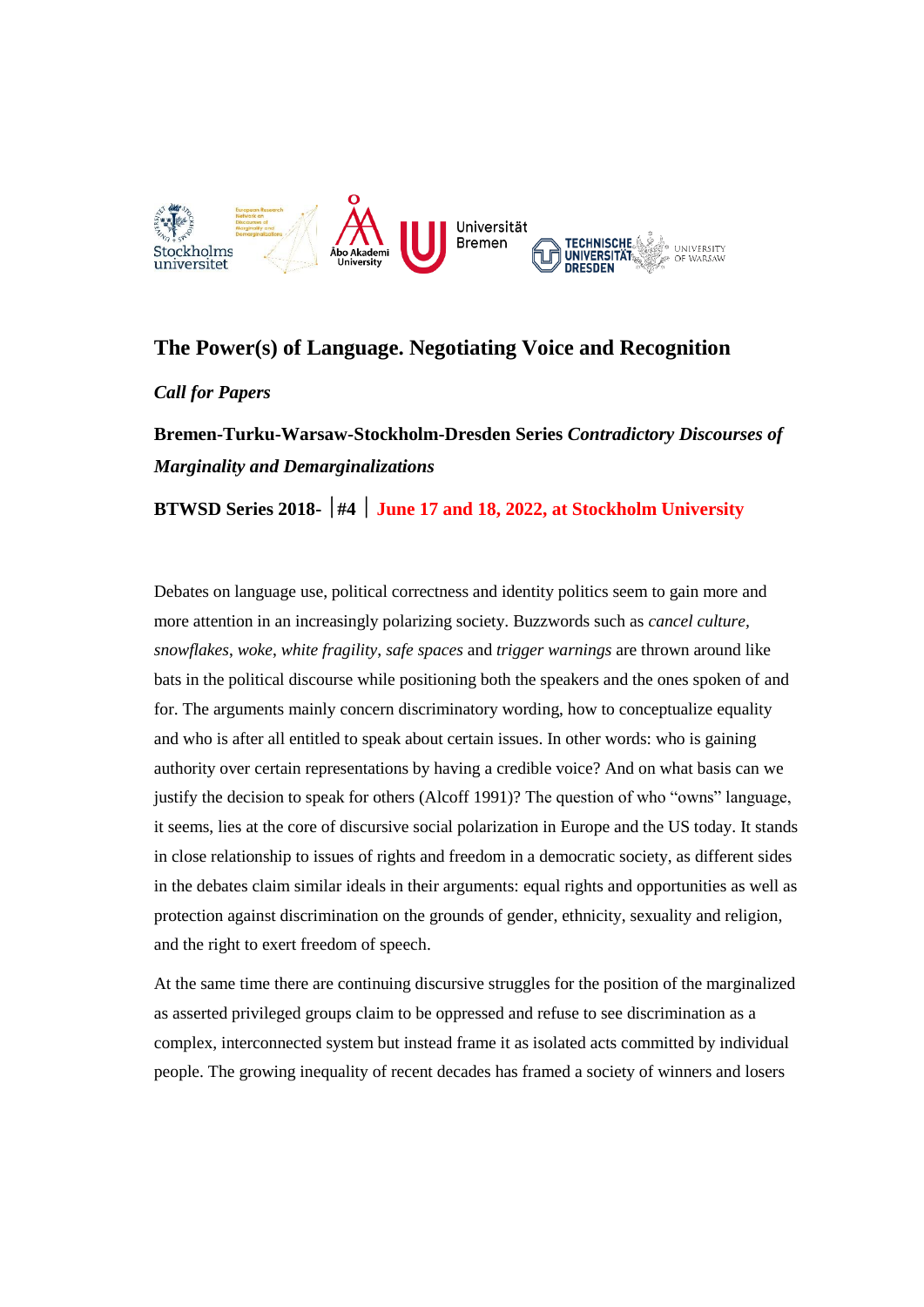instead of solidarity and seeking a shared common good beyond the competition to rise (Sandel 2020, 15). William Davies (2021) observes a momentum for the politics of recognition where identity politics "is denounced for depriving white men, the working class or the nation-state the recognition that is rightly theirs" (85). In the US, Trump supporters consequently expressed fear by the prospect of becoming "strangers in their own land" (Hochschild 2016), a claim that, in and of itself, strongly bears on identity politics. We can see how political confrontations in contexts such as Brexit, the US elections or protests against pandemic measures contain a number of demands for identity recognition. Of course, this is not new, the quest for recognition is, according to Charles Taylor, connected to the  $18<sup>th</sup>$ century emergence of individualized identities. In Critical Theory the concept of recognition gained new attention in the dialogue of Axel Honneth and Nancy Fraser beginning in the early 90s (Fraser 1995; 2000; Honneth 1995; Fraser & Honneth 2003). The rising inequality of recent decades has also changed the terms of social recognition and esteem (Sandel 2020, 22).

Discussions about identity politics and its possible consequences are not new either. The Combahee River Collective Statement (1977) might be the first articulation of the concept of multiple oppressions in terms of identity politics: "We believe that the most profound and potentially most radical politics come directly out of our own identity, as opposed to working to end somebody else's oppression" (19). It is highly interesting that the authors, despite emphasizing interdependent structures in the major system of oppression, also take into account a possible fractionalization as a counterforce to solidarity. The particular and specialized demands of various interest groups that define today's political discourse have led to a fragmentation in the struggle for rights which is also used by the right "as a way of satirizing and sabotaging all discourses of social justice" (Davies 2021, 85).

As part of the conference series *Contradictory Discourses of Marginality and Demarginalizations* (BTWSD Series 2018-2023)\* the next and fourth conference in Stockholm (June 17 and 18 2022) addresses discursive struggles for voice and recognition from an interdisciplinary perspective and welcomes papers on various topics related to the above-described issues. The conference aims to open up a critical dialogue in which we can explore the role and power(s) of language in these highly contested discourses. Language should by no means be understood in an essentialist way; rather, we welcome contributions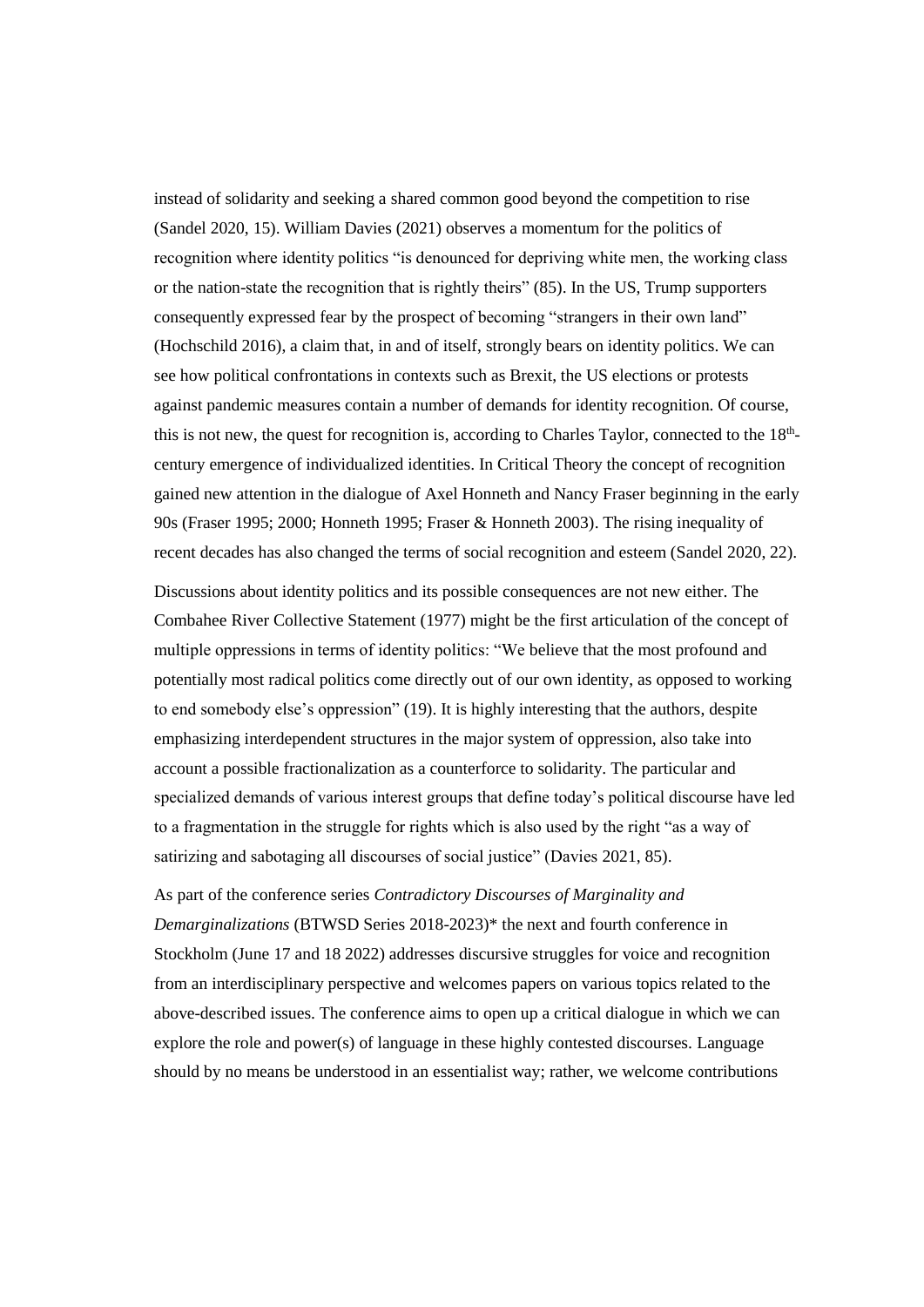that discuss different conceptualizations and implications of language and its power structures. It will also be of great importance how we (re)position ourselves and our research in a discourse in which we are entangled to a high degree. We are interested in theoretical considerations between language, ideologies and identities in contemporary as well as historical case studies. Against this backdrop, we invite contributions that critically engage with the following (but not exclusively) questions:

- How is polarization used for self-positioning in the current discourses addressed above?
- What argumentation patterns are evident in such antagonistic discourses?
- What forms and functions of ambivalent positioning by political actors shape current discourses?
- What kind of claims for a credible and authentic voice can we recognize?
- In which discourses is marginality particularly relevant?
- When and how are claims of marginalized positions and positioning used strategically by individuals and groups for themselves or for others to gain rights, power, status or resources?
- Who authorizes whom and themselves in these discourses as an instance of recontextualization?
- How are demands for recognition or concepts of misrecognition expressed?
- How have discourses about the use of language and taboos changed over time?

The organisers approach these topics from an interdisciplinary linguistic and cultural studies perspective and wish to invite researchers from all disciplines to contribute to disciplinary and interdisciplinary discussions. Not only linguists, but also historians, sociologists, philosophers, anthropologists, psychologists, educational, media and social scientists, literary and cultural studies scholars, scholars of law as well as artists and journalists are welcome to provide their contribution to our conference. The conference program will include presentations, panel discussions and more informal formats such as world cafe. Students and doctoral students are equally welcome with contributions or to participate. The languages of the conference are English and German, discussions will be held in English. Please send your paper title, abstracts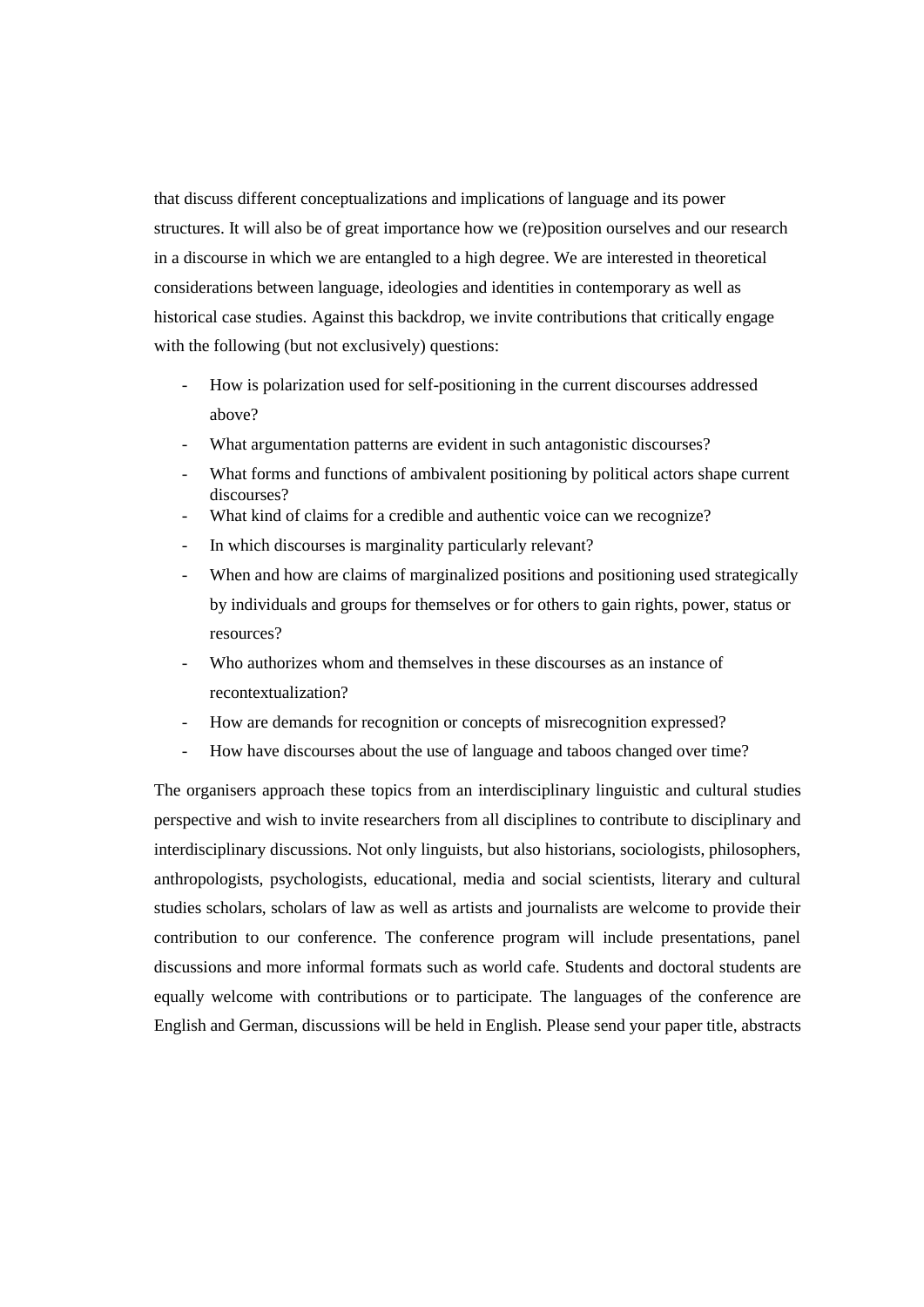(max 300 words) and a short biographical note as one PDF file to [charlotta.brylla@tyska.su.se](mailto:charlotta.brylla@tyska.su.se) no later than *December 15, 2021.* Successful applicants will be notified by *January 15, 2021.*

Please indicate whether your institution will be able to cover your expenses or whether your participation depends on external funds. We will be trying to secure funding for the conference; however, we will only be able to inform you if we have the possibility to cover travel and accommodation costs at a later state. There will be no registration fee.

## **Stockholm – Bremen – Turku – Warsaw – Dresden, October 2021**

Charlotta Seiler Brylla – Ingo H. Warnke – Hanna Acke – Silvia Bonacchi – Carsten Junker

\* A European research network at the University of Bremen, Åbo Akademi University (in Åbo/Turku), University of Warsaw, Stockholm University and TU Dresden address questions of social positions and positioning in a conference series on contradictory discourses of marginality and demarginalizations. While our first conference in Bremen dealt with Queer contradictions – contradictory scenarios of discursive positions and positioning of marginality beyond heteronormative life plans, the topic of the second conference in Turku was marginality and centrality in contradictory discourses of religious and national belonging. Our latest conference in Warsaw, spring 2021, focused on positions and positioning of vulnerability in emerging discourses and in conversational exchanges. Social positions and positioning stand in connection to linguistic practices of stance taking and staging, of making oneself heard. Questions of marginal or central membership in groups and mechanisms of belonging have a high significance in constituting voices of actors in emerging discourses. In these processes of positioning in the sense of stance taking and/or staging, contradictory discursive figurations become visible which often represent a challenge for modern democratic societies. The goal of the conference series is to reach an understanding of contemporary discourses shaped by contradictory configurations through in-depth analysis.